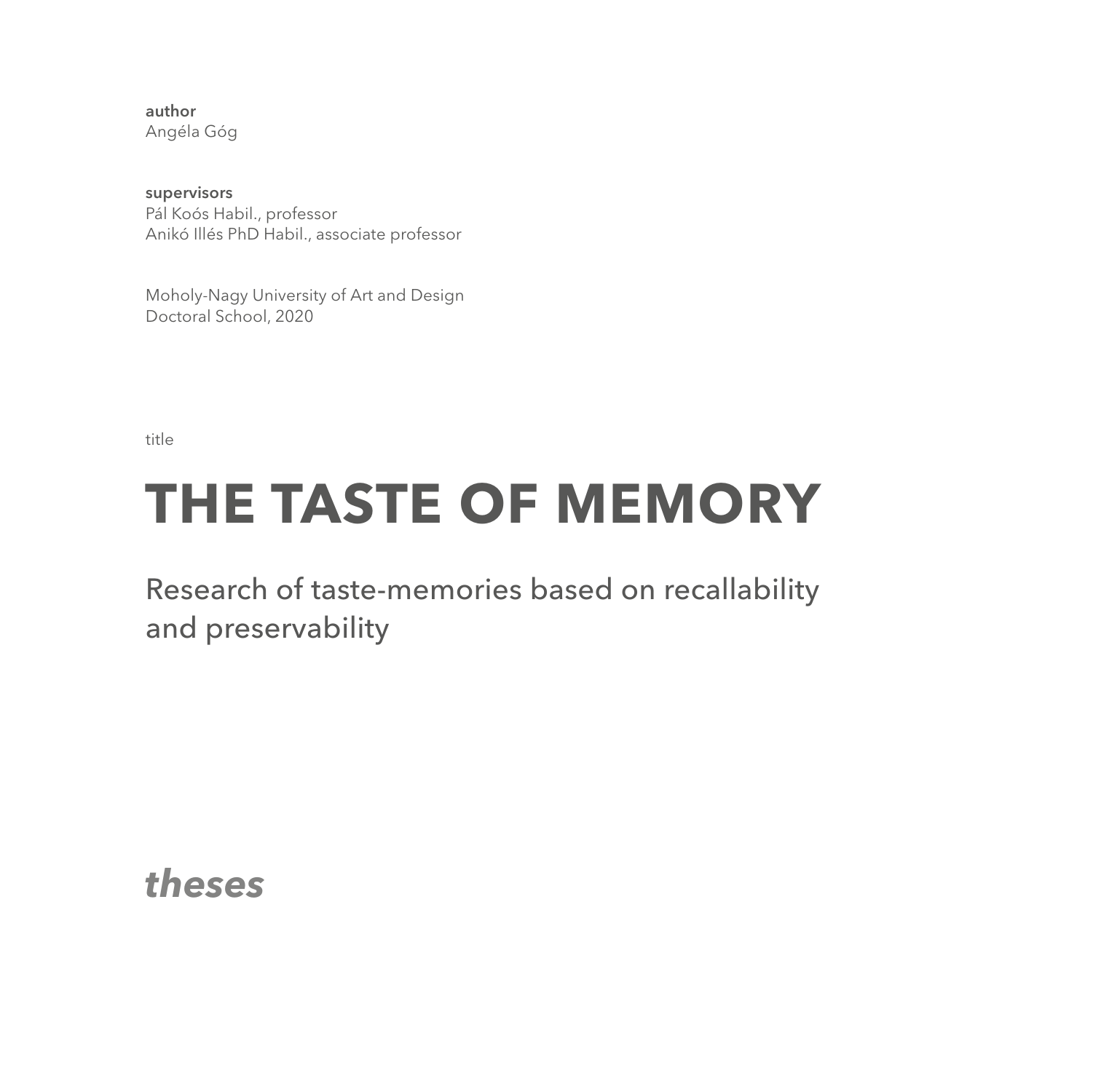# *The aim through my work is to materialize memories .*

My objective is to relive events related to senses by applying Proust's memory exercises, in other words, to be able to guide others summon certain episodes leading to specific memories. Exacerbated foods summon those well-forgotten events through sensory stimuli in my projects. Through the course of my work, the ability to savour one another's memories is gained.

#### *CONCEPT*

# *My notion is that we all have an indivisible connection , network among us that, with the help of certain foods, can be used to express this perception as well as reinforce it .*

In order to experience one another's memories, we must discover common strands that connect us through which we otherwise would not be able to do so. By sharing these specific sensory stimuli though memories and stories, we can get more insight by way of the similarities shared. As unfamiliar beings, we become accustomed to one another through tallying our individual memories to become a collective one.

#### *METHOD*

# *By creating a memory cycle process, individual sequences will evoke collective experiences which may influence the subject and enable them to generate more .*

The basis of the memory cycle process indicates an emotion to act on a memory which in turn secures a minor linking surface to the participants where sharing common recollections may lead to life altering experiences. Personal stories lend to the process of the fundamental aspects such as taste, texture and shape which altogether can be moulded to become a collective memory. Perpetual cycles and positive influence are vital to the method.

#### *AIMS*